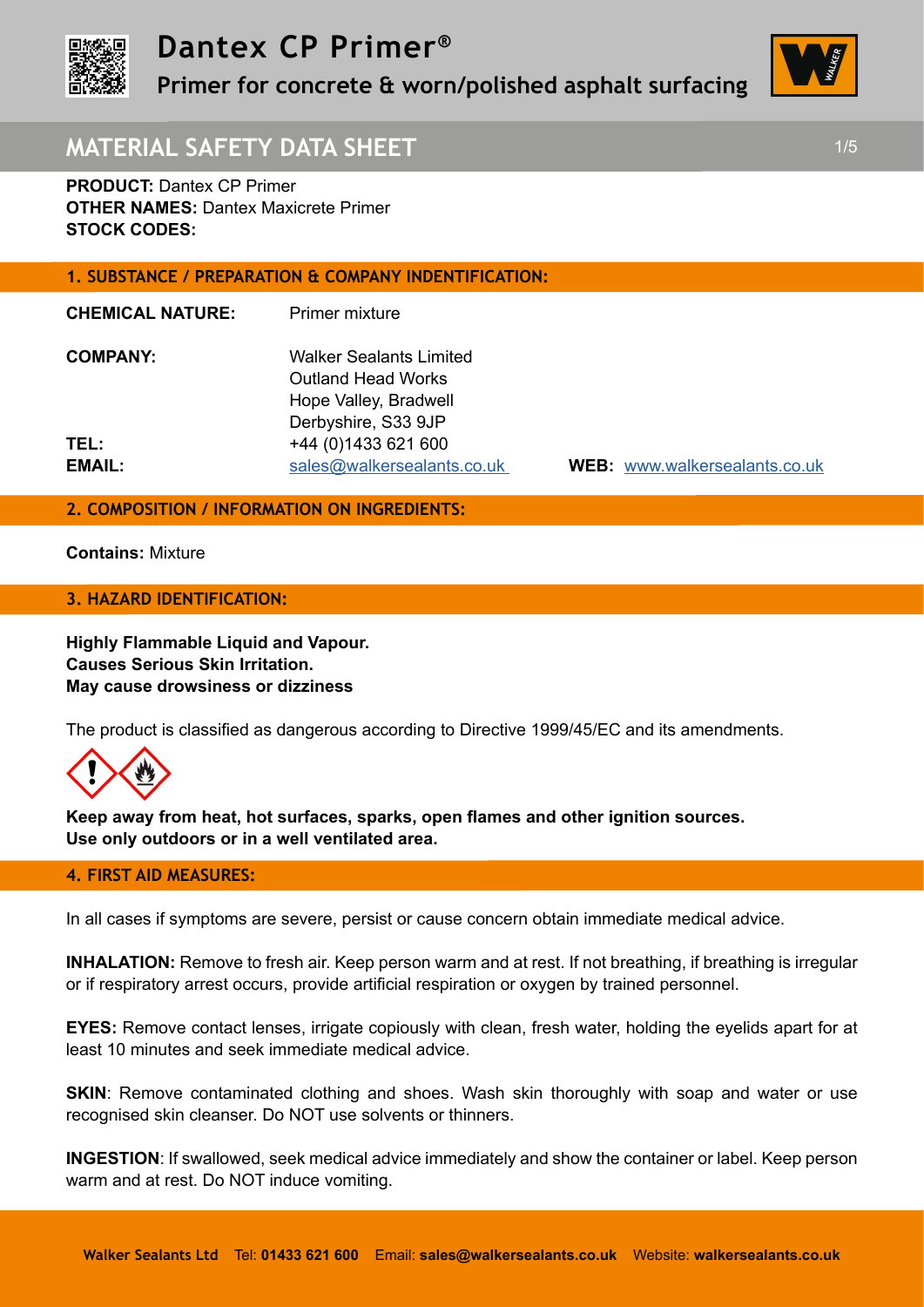

**Primer for concrete & worn/polished asphalt surfacing** 



# **MATERIAL SAFETY DATA SHEET** *continued* 2/5

## **5. FIRE FIGHTING MEASURES:**

**HIGHLY FLAMMABLE LIQUID AND VAPOUR. IN A FIRE OR IF HEATED, A PRESSURE INCREASE WILL OCCUR AND THE CONTAINER MAY BURST WITH A RISK OF EXPLOSION. RUN OFF TO SEWER MAY CREATE FIRE OR EXPLOSION HAZARD.** 

**SUITABLE EXTINGUISHING MEDIA**: Alcohol resistant foam, Carbon Dioxide, Dry Chemicals, Water Fog/Mist

**PROTECTIVE EQUIPMENT:** Use full protective clothing and self-contained breathing apparatus. Fires in confined spaces should be dealt with by trained personnel.

## **6. ACCIDENTAL RELEASE MEASURES:**

- No action shall be taken involving any personal risk or without suitable training.
- Evacuate surrounding areas. Keep unnecessary and unprotected personnel from entering.
- Do not touch or walk through spilt material.
- Shut off all ignition sources.
- No flares, smoking or flames in hazard area
- Avoid breathing vapour or mist. Provide adequate ventilation. Wear appropriate respirator when ventilation is inadequate.
- Put on appropriate personal protective equipment.
- Do not discharge into drains or rivers.

**Absorb into dry sand or earth. Transfer to closable, labelled salvage, container for disposal. Do not use equipment to clean up that may produce sparks.**

#### **7. HANDLING & STORAGE:**

- Prevent the creation of flammable or explosive concentrations of vapours in air and avoid vapour concentrations higher than the occupational exposure limits.
- In addition, the product should only be used in areas from which all naked lights and other sources of ignition have been excluded. Electrical equipment should be protected to the appropriate standard.
- Mixture may charge electrostatically: always use earthing leads when transferring from one container to another.
- Operators should wear antistatic footwear and clothing and floors should be of the conducting type.
- Keep away from heat, sparks and flame. No sparking tools should be used.
- Avoid contact with skin and eyes. Avoid the inhalation of dust, particulates, spray or mist arising

**Manufactures & Suppliers of:**  Joint Sealants Bituminous Repair Compounds High Friction Surfacing Colour Coated Aggregates **The Complete Highway Service** **Walker Sealants Limited**  Manufacturing & Sales Division Outland Head Bradwell, Hope Valley Derbyshire, S33 9JP Tel: 01433 621 600



Directors: J.S. Walker, J.G.R. Walker Company Reg No. 4041871 **A member of the Walker Group of Companies**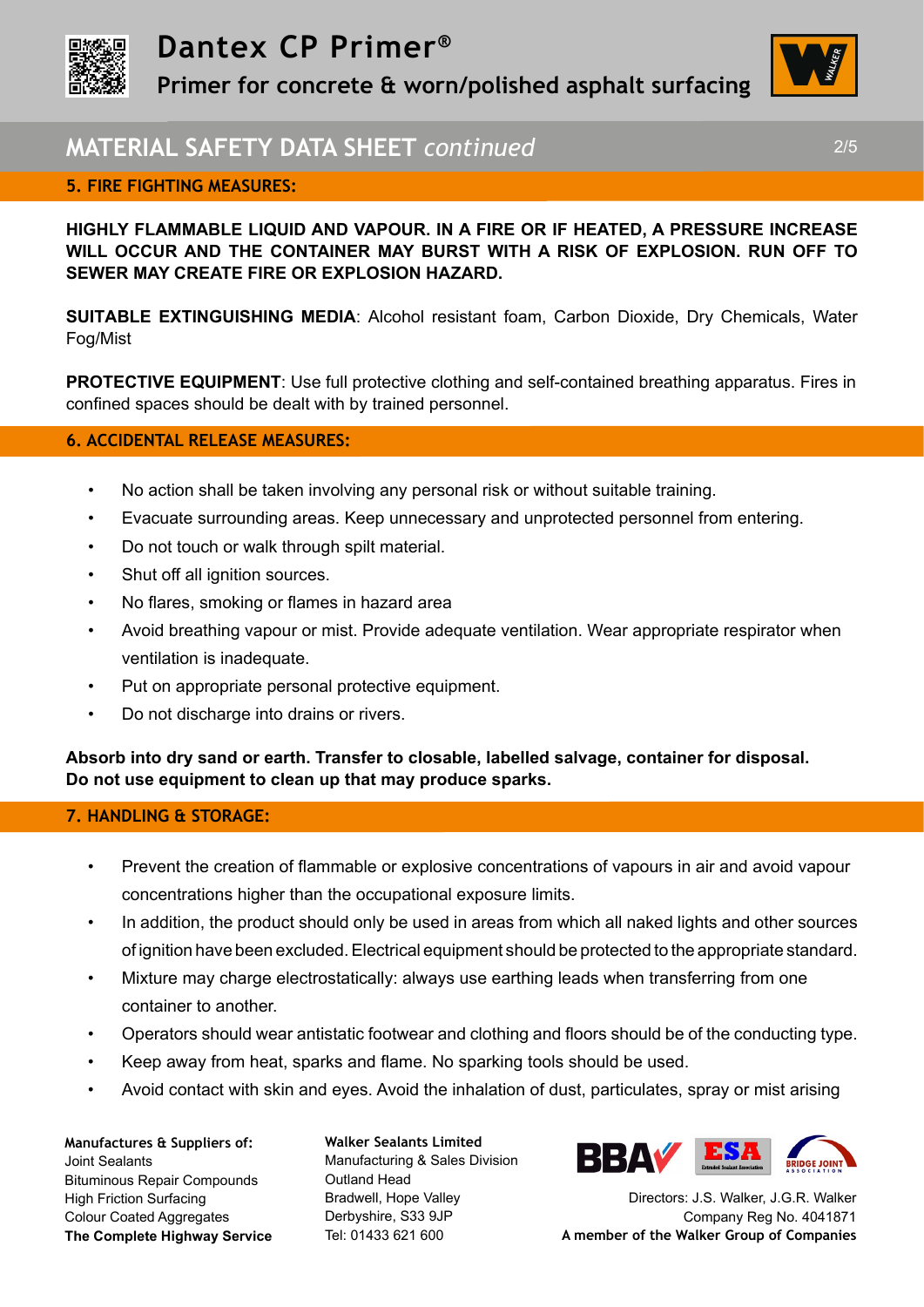

# **Dantex CP Primer®**

**Primer for concrete & worn/polished asphalt surfacing** 



# **MATERIAL SAFETY DATA SHEET** *continued* 3/5

from the application of this mixture. Avoid inhalation of dust from sanding.

- Eating, drinking and smoking should be prohibited in areas where this material is handled, stored and processed.
- Put on appropriate personal protective equipment Never use pressure to empty. Container is not a pressure vessel.
- Always keep in containers made from the same material as the original one.
- Comply with the health and safety at work laws.

## **8. EXPOSURE CONTROL / PERSONAL PROTECTION:**

Ensure there is sufficient ventilation of the area.

**SKIN PROTECTION: Wear protective clothing.** 

**HAND PROTECTION:** 1 - 4 hours (breakthrough time): Butyl rubber gloves (0.60mm)

**FOOT PROTECTION**: Enclosed footwear

**EYE PROTECTION:** Wear safety glasses. Ensure eye bath is to hand.

**INHALATION:** Based on the hazard and potential for exposure, select a respirator that meets the appropriate standard or certification. Respirators must be used according to a respiratory protection program to ensure proper fitting, training, and other important aspects of use. Recommended: organic vapour (Type A) and particulate filter (EN141).

## **9. PHYSICAL & CHEMICAL PROPERTIES:**

| <b>STATE:</b> | Liguid                                  | <b>COLOUR:</b> | <b>Various</b> |
|---------------|-----------------------------------------|----------------|----------------|
| <b>ODOUR:</b> | Not available                           | <b>FORM:</b>   | Liauid         |
|               | <b>SOLUBILITY:</b> Not soluble in water |                |                |

#### **10. STABILITY & REACTIVITY:**

**STABILITY:** Stable under recommended normal conditions and rooms temperature. Hazardous reactions will not occur under normal transport or storage conditions.

**MATERIALS TO AVOID:** Keep away from the following materials to prevent strong exothermic reactions: oxidising agents, strong alkalis, strong acids.

#### **11. TOXICOLOGICAL INFORMATION:**

Repeated exposure may cause skin dryness or cracking. Irritation and redness of eyes, the eyes may water profusely. May cause drowsiness or dizziness.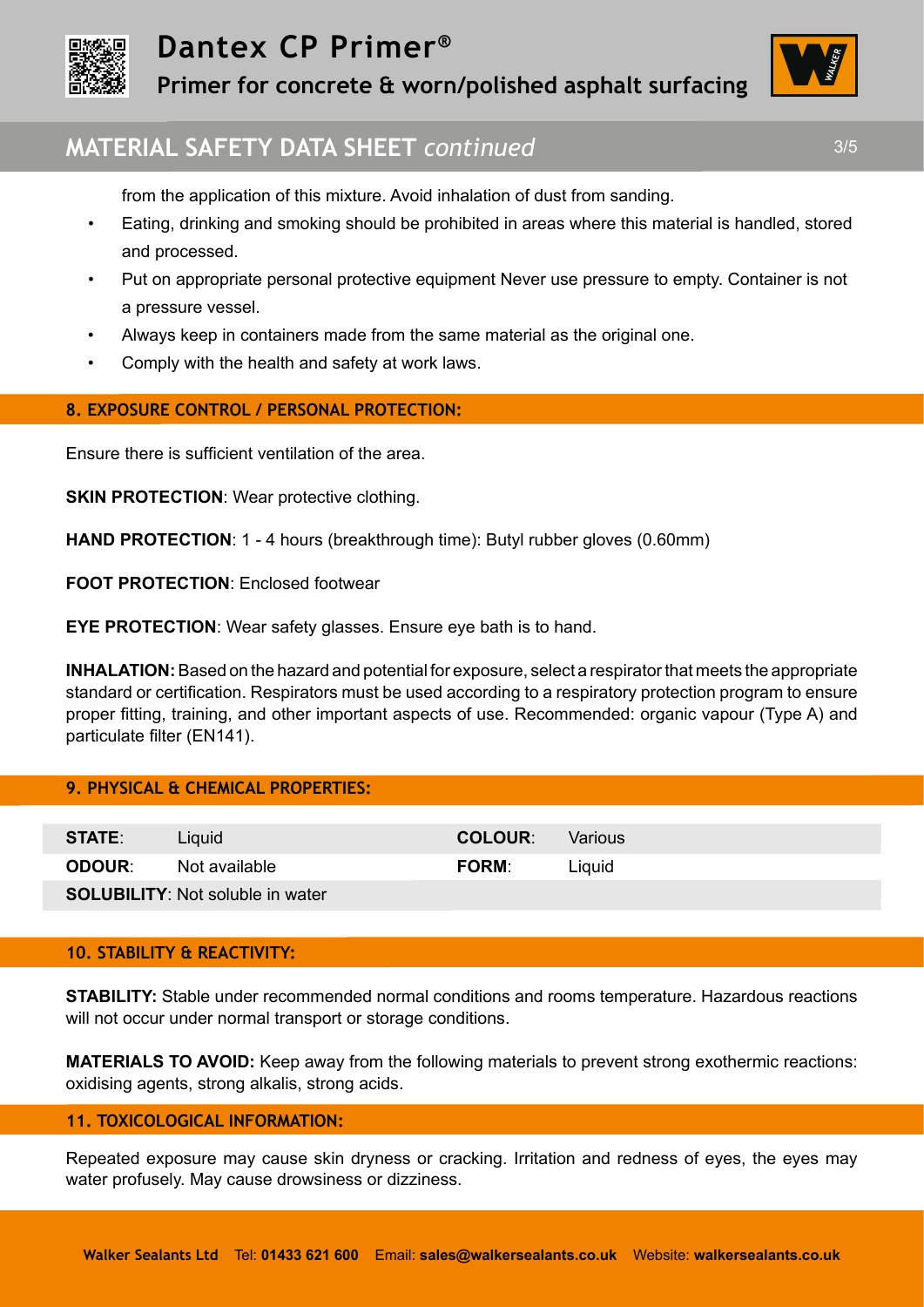

# **Dantex CP Primer®**

**Primer for concrete & worn/polished asphalt surfacing** 

# **MATERIAL SAFETY DATA SHEET** *continued* 4/5

UN Number UN1263 Shipping Name – Paint Related Material Transport Class 3, Packing group II

Not environmentally hazardous.

#### **13. DISPOSAL INFORMATION:**

The generation of waste should be avoided or minimised wherever possible. Disposal of this product, solutions and any by-products should at all times comply with the requirements of environmental protection and waste disposal legislation and any regional local authority requirements.

Transfer to a suitable container and arrange for collection by specialised disposal company.

The user's attention is drawn to the possible existence of regional or national regulations regarding disposal. Do not allow to enter drains or watercourses.

## **14. ECOLOGICAL INFORMATION:**

- Product is Volatile
- This product has not been tested for biodegradation.
- Do not allow to enter drains or watercourses.
- The mixture has been assessed following the summation method of the CLP Regulation (EC) No 1272/2008 and is not classified as hazardous to the environment.

#### **15. REGULATORY INFORMATION:**

Safety, health and environmental regulations/legislation specific for the substance or mixture EU Regulation (EC) No. 1907/2006 (REACH)

A chemical safety assessment has not been carried out for the substance or the mixture by the supplier.

## **16. OTHER INFORMATION:**

H225 Highly flammable liquid and vapour.

- H226 Flammable liquid and vapour.
- H304 May be fatal if swallowed and enters airways.
- H312 Harmful in contact with skin.

**Manufactures & Suppliers of:**  Joint Sealants Bituminous Repair Compounds High Friction Surfacing Colour Coated Aggregates **The Complete Highway Service** **Walker Sealants Limited**  Manufacturing & Sales Division Outland Head Bradwell, Hope Valley Derbyshire, S33 9JP Tel: 01433 621 600



Directors: J.S. Walker, J.G.R. Walker Company Reg No. 4041871 **A member of the Walker Group of Companies**